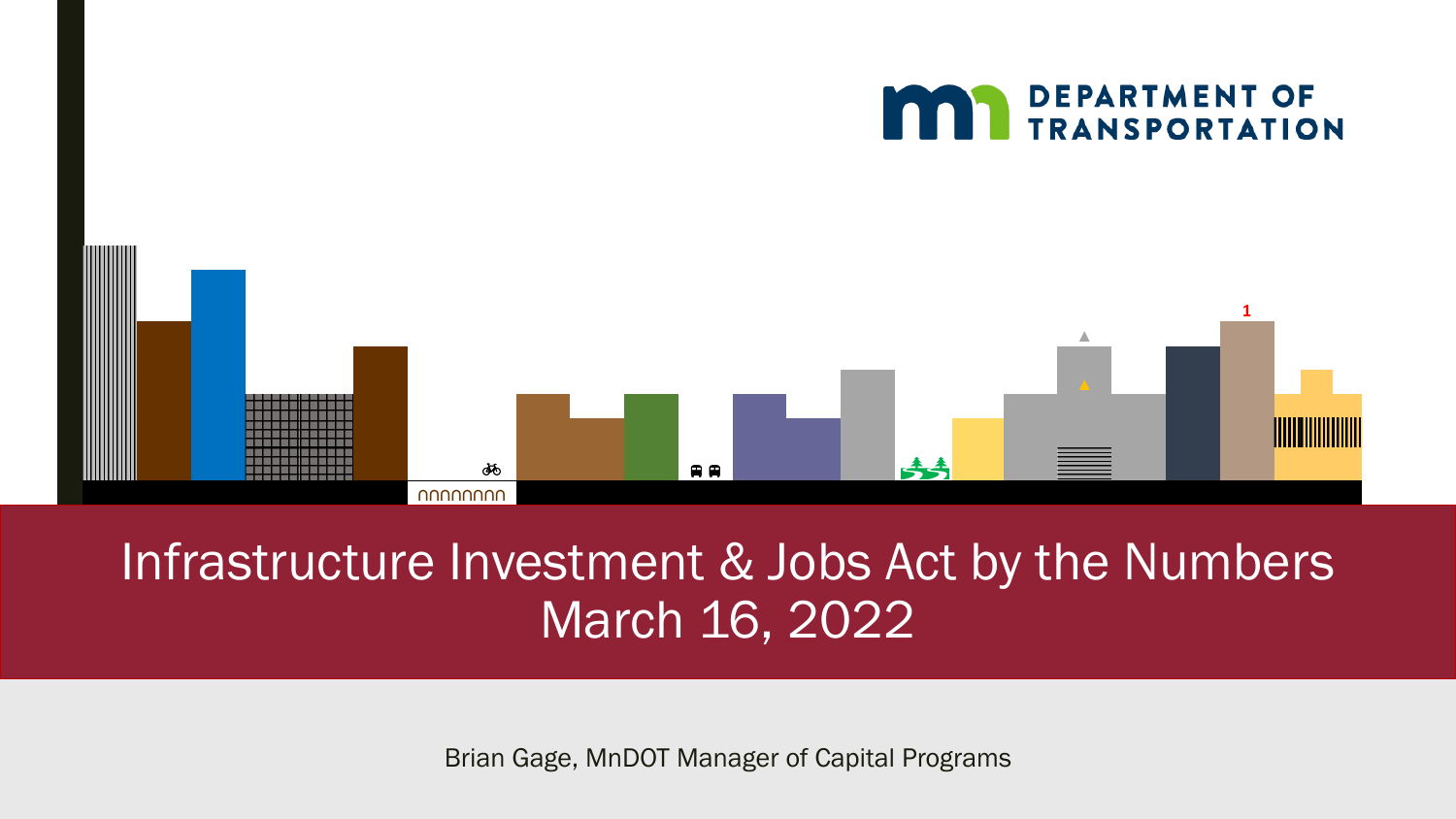#### Apportionment vs. Appropriations

- IIJA provides 5 Years of Apportionment for FFY2022 to FFY2026
	- Sets Goals and Upper Spending Limits for each Program
	- November 2021 to September 2025
- Current Continuing Resolution provides Appropriations through March 11, 2022
	- Provides the actual money to fund the Goals and Programs
	- Normally provides about 90% of the Upper Spending Limits
	- Should be October 2021 to September 2022
- The numbers presented here are based on the actual formula funds Minnesota is likely to receive over the five years of IIJA
- State Legislative action is still required for MnDOT to use additional federal funds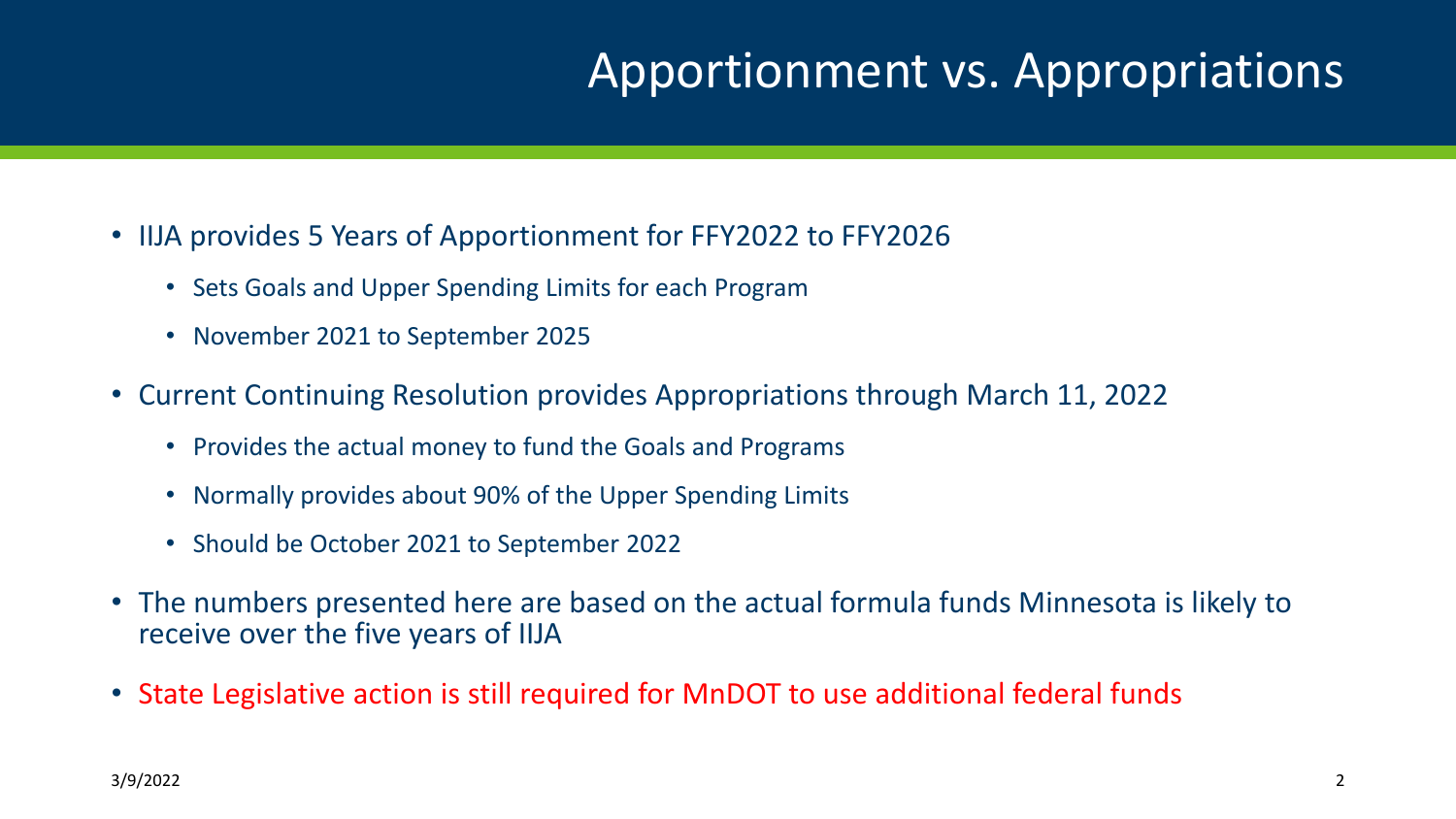# \$4.8 Billion to Minnesota over 5 years

• \$3.6 Billion for EXISTING PROJECTS as shown in the STIP

• \$630 Million additional for EXISTING PROGRAMS

• \$570 Million for NEW PROGRAMS

**Estimated IIJA Formula Funds to Minnesota FFY22 to FFY26**

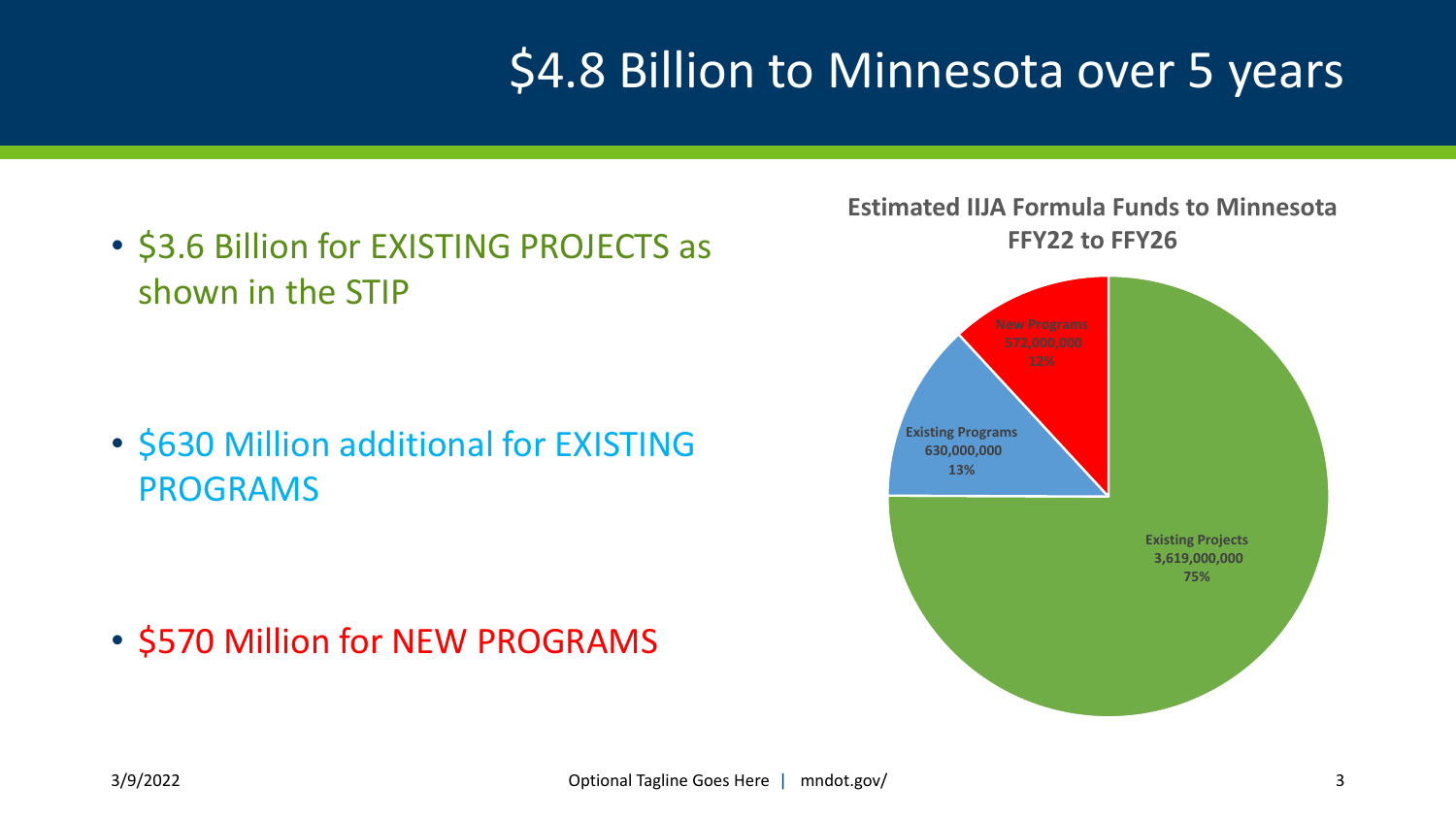# \$3.6 Billion to Fund the Existing FY22-FY26 Program

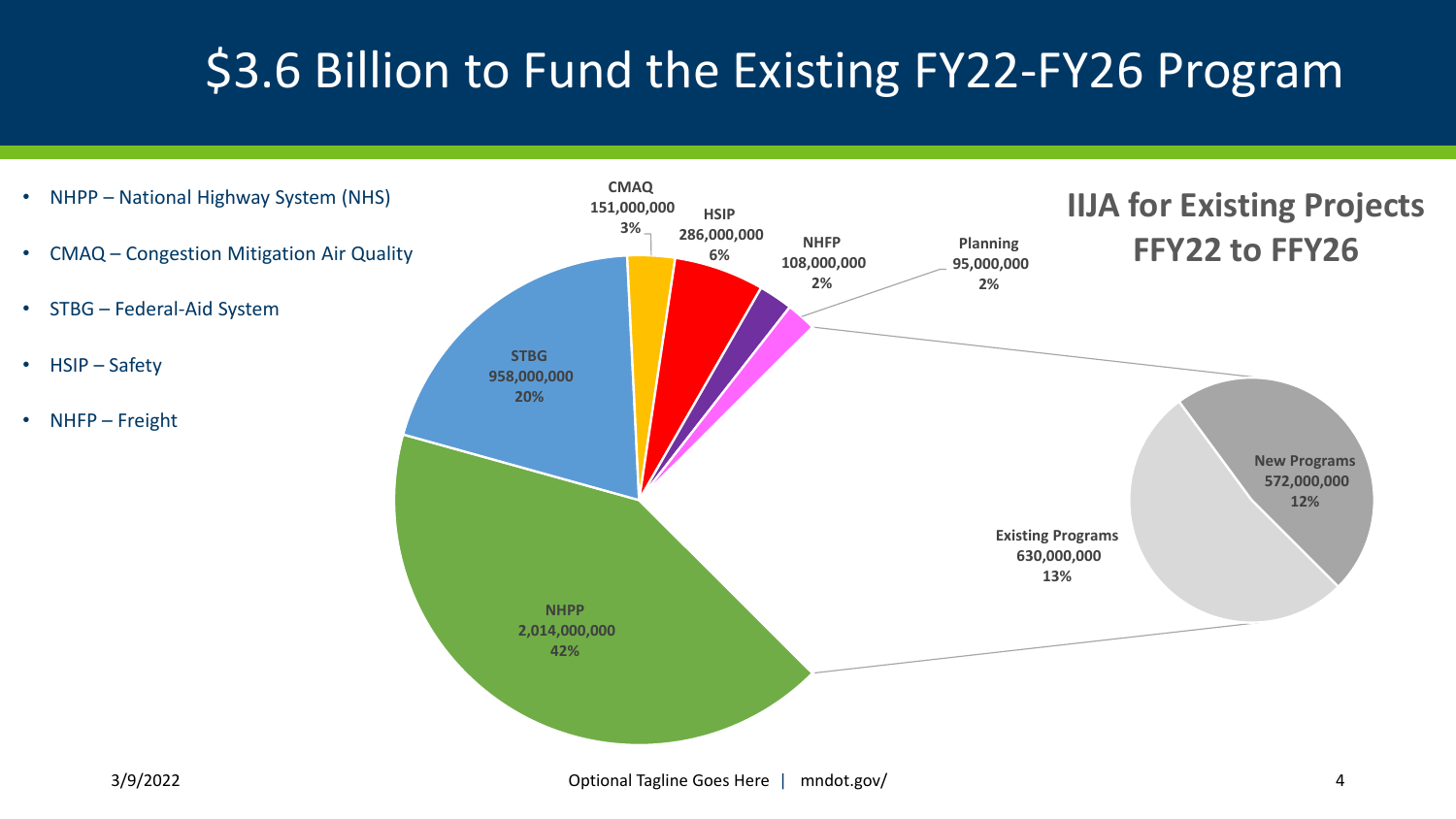# \$630 Million Additional for Existing Programs

**NHPP 338,000,000 STBG 186,000,000 CMAQ 10,000,000 HSIP 79,000,000 NHFP - Planning 21,000,000 Existing Projects 3,612,000,000 New Programs 572,000,000 Other 634,000,000 IIJA for Existing Programs FFY22 to FFY26** • NHPP – National Highway System (NHS) • CMAQ – Congestion Mitigation Air Quality • STBG – Federal-Aid System • HSIP – Safety • NHFP – Freight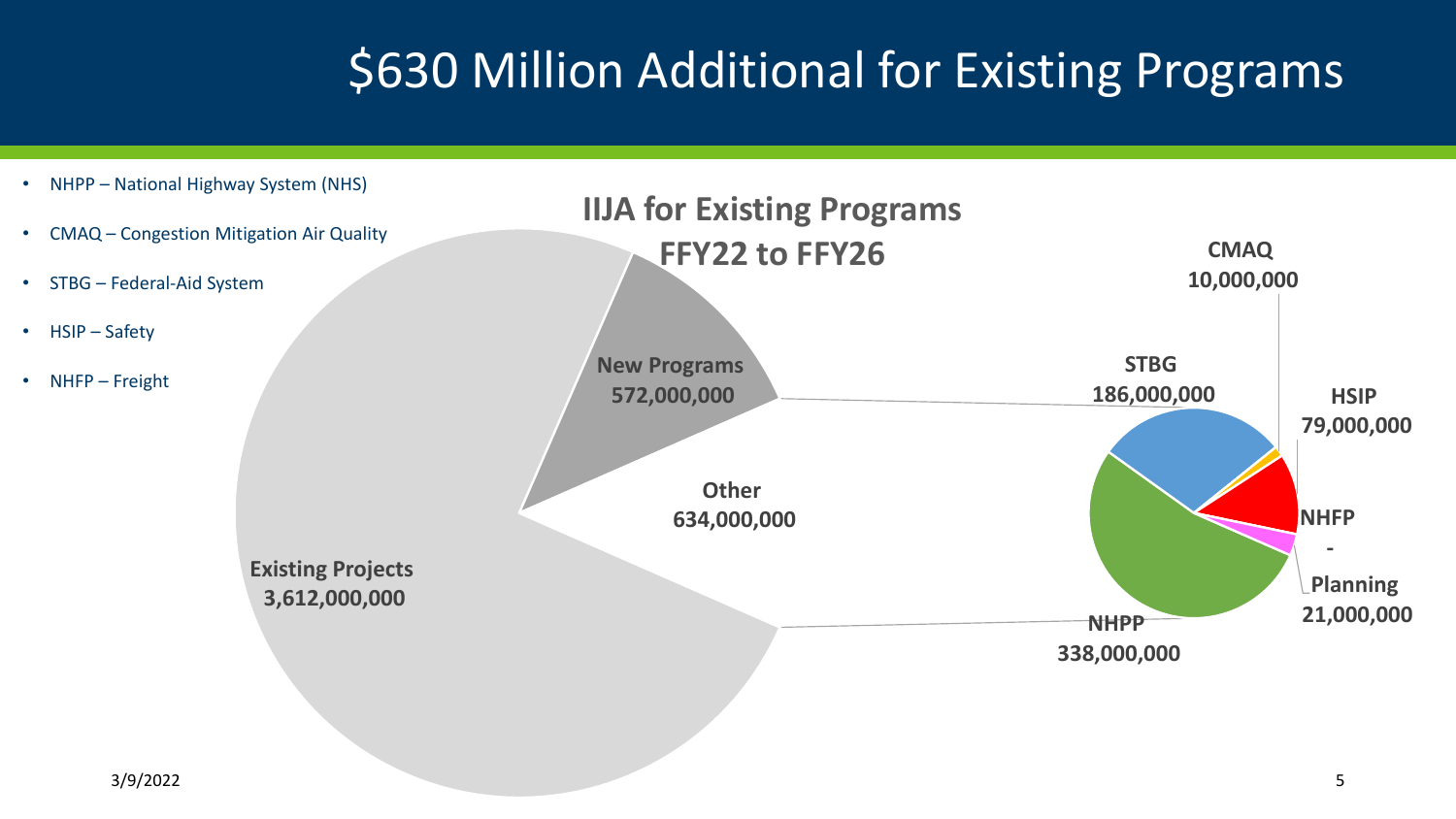# **\$570 Million to Fund New Programs**

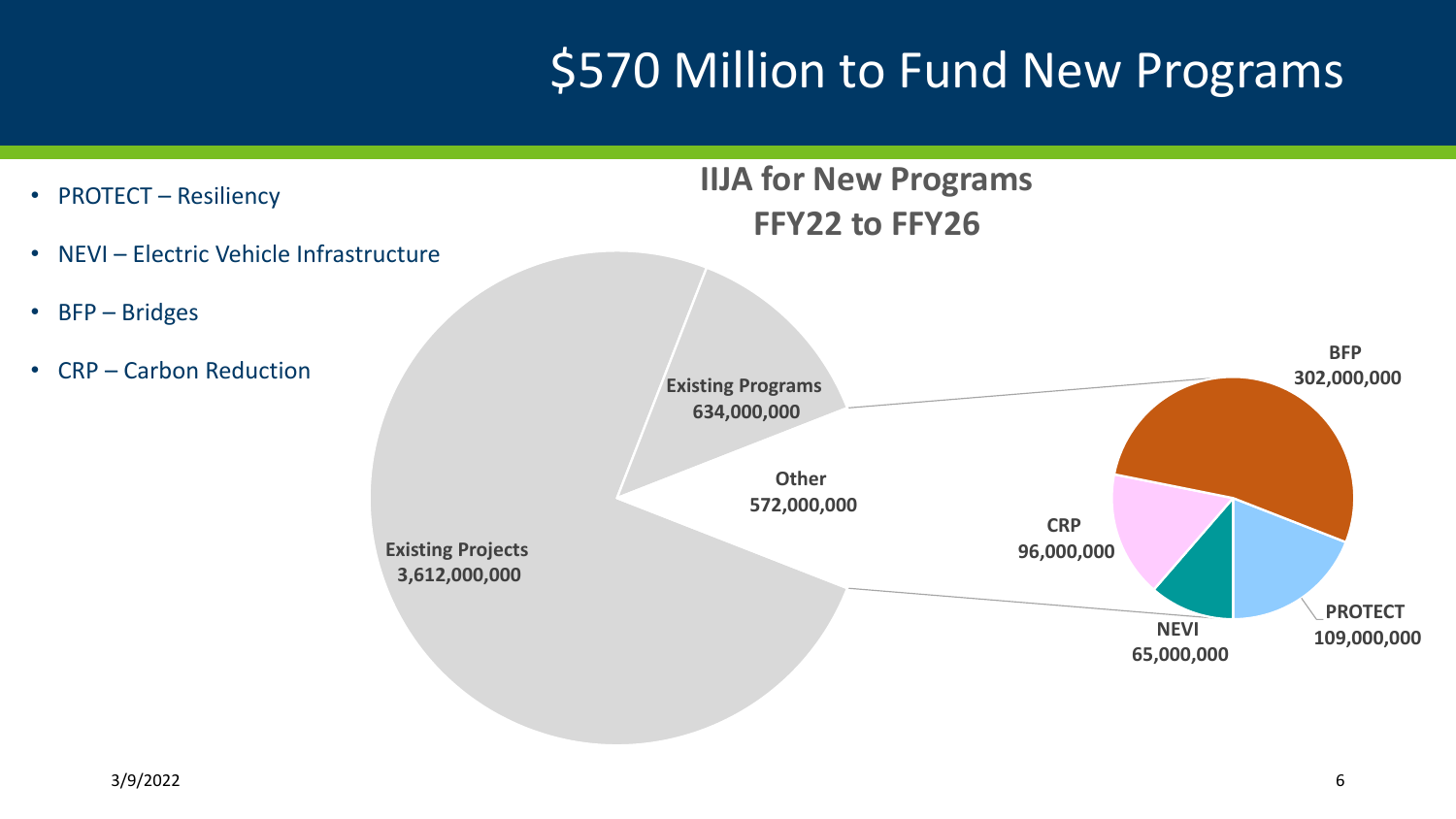### Targets and Distribution Formulas for New Programs

- Managing FY2022 and FY2023
	- MnDOT may advance work aligned with these programs
	- Future years will be adjusted as program plans are developed
- Programming Update Workgroup (PUW) Existing programs
	- Existing group since 2012
- Climate Resiliency Workgroup (CRW) New program (NEVI, PROTECT, & CRP)
	- New group parallels the PUW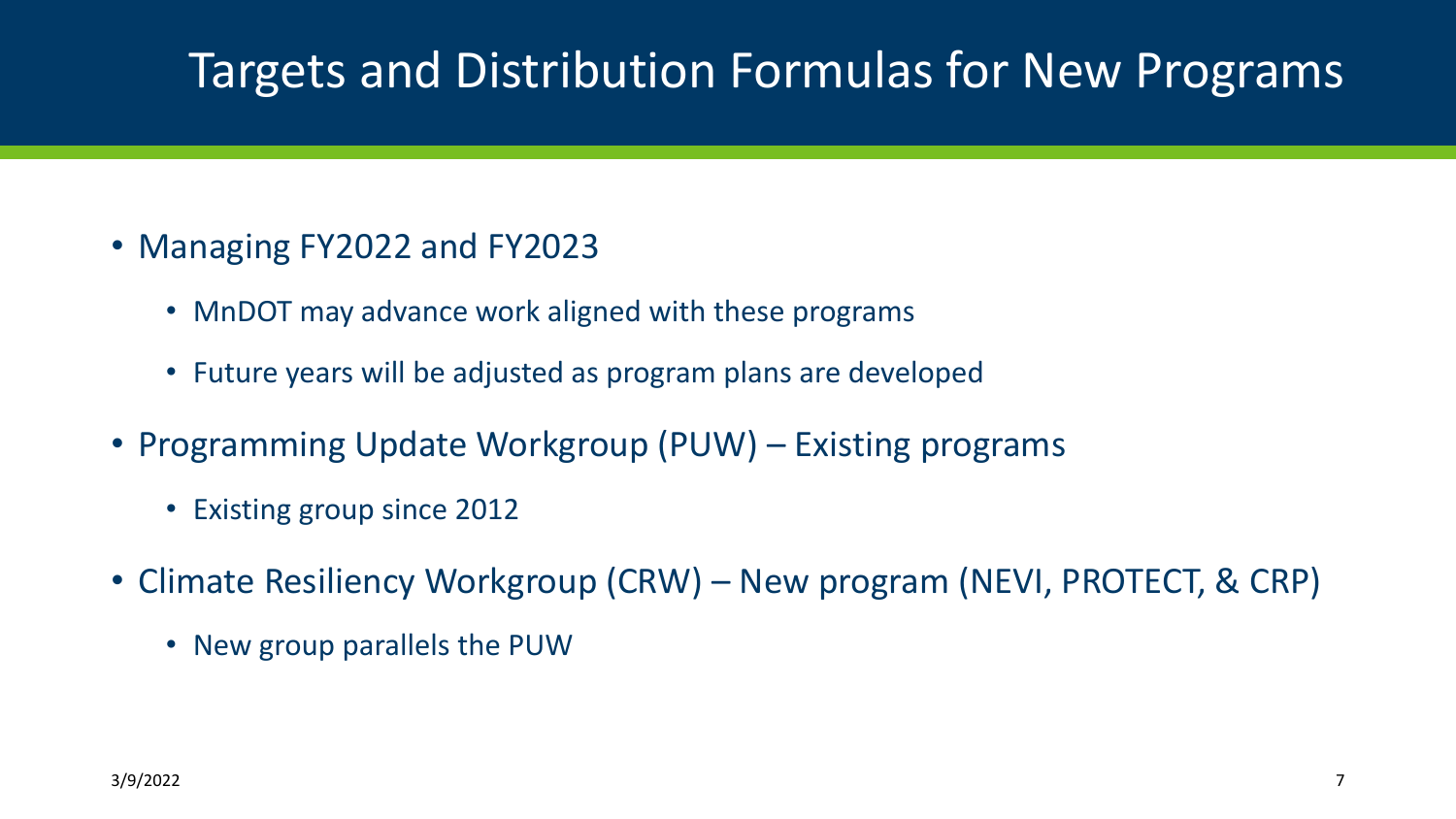### PUW and CRW

- PUW Metro Area Representatives
	- Met Council Steve Peterson, Amy Vennewitz
	- Metro Cities Marc Culver, Deb Heiser
	- Metro Counties Lisa Freese, Joe MacPherson
	- Metro District Jon Solberg, Molly McCartney
- CRW Metro Area Representatives
	- Met Council Charles Carlson
	- Metro Cities Jennifer Hager, Chad Milner
	- Metro Counties Carla Stueve, Ted Schoenecker
	- Metro District Paul Czech

COMBINED<br>*EAMME* PROGRAMMING UPDATE WORKGROUP (PUW) CLIMATE RESILIENCY WORKSHOP (CRW) MEETING SCHEDULED FOR MARCH 25 **MARCH 25, 2022**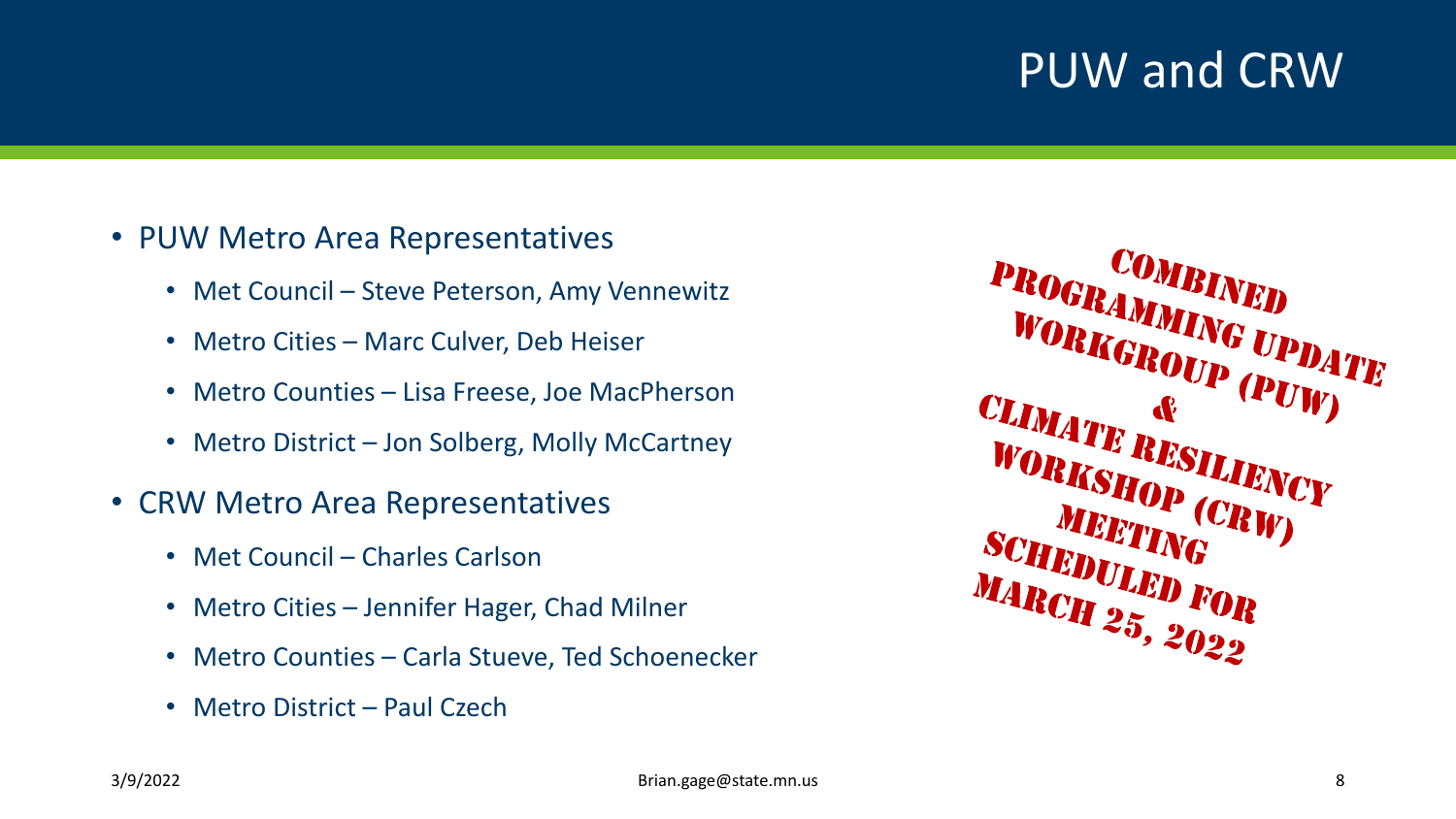#### What does this MAY\* mean for the Metro Area

**\* The tables below and information in this presentation represent preliminary analysis of the FHWA NOTICE N4510.864, dated February 23, 2022. The tables do not reflect target and distribution recommendations made through PUW, CRW, future federal requirements, final program plans, and project solicitations.** 

|          | <b>ESTIMATED FY22-26 PROGRAM</b><br><b>INCREASE for MET COUNCIL ATP</b> | <b>Metro</b>             | <b>Statewide</b> | <b>ESTIMATED FY22-26 PROGRAM</b><br><b>INCREASE for Metro District</b> | <b>Metro District</b> | <b>Statewide</b> |
|----------|-------------------------------------------------------------------------|--------------------------|------------------|------------------------------------------------------------------------|-----------------------|------------------|
|          | <b>ATP Managed STBGP</b>                                                | 33,500,000               |                  | SPP-Pavement                                                           |                       | 228,900,000      |
|          | <b>Federal Grants</b>                                                   |                          |                  | SPP-Bridge                                                             |                       | 44,600,000       |
|          | STBG (BROS)                                                             | $\overline{\phantom{0}}$ | 11,400,000       | <b>SPP-Metro Reliability</b>                                           | 51,500,000            |                  |
|          | <b>Gtr MN Transit Capital</b>                                           | $\overline{\phantom{0}}$ |                  | <b>SPP-Greater Mn Reliability</b>                                      |                       |                  |
|          | <b>Local NHS Pavement</b>                                               |                          | 3,300,000        | <b>HSIP</b>                                                            | 7,400,000             |                  |
|          | <b>TBI for Met Council</b>                                              |                          |                  | <b>Section 164 Penalty</b>                                             |                       | 22,400,000       |
|          | <b>Local NHFP</b>                                                       |                          |                  | <b>DRMP</b>                                                            | 19,600,000            |                  |
|          | <b>STBGP-TA Setaside</b>                                                | 26,300,000               | 400,000          | <b>Carbon Reduction Program</b>                                        |                       | 33,700,000       |
|          | <b>HSIP (100% Oblig.)</b>                                               | 17,200,000               |                  | <b>PROTECT</b>                                                         | 27,350,000            | 27,350,000       |
|          | <b>Metropolitan Planning</b>                                            | 3,450,000                | 3,450,000        | <b>Bridge Formula Program</b>                                          |                       | 256,500,000      |
|          | <b>Carbon Reduction Program</b>                                         | 31,200,000               | 31,100,000       |                                                                        |                       |                  |
|          | <b>PROTECT</b>                                                          | 27,350,000               | 27,350,000       | SP&R Part 1                                                            |                       | 10,300,000       |
|          | <b>CMAQ</b>                                                             | 9,000,000                |                  | <b>SP&amp;R Part 2</b>                                                 |                       | 3,500,000        |
|          | <b>Total Increase</b>                                                   | 148,000,000              | 77,000,000       | <b>Total Increase</b>                                                  | 105,850,000           | 627,250,000      |
|          | <b>Bridge Off-System (GF)</b>                                           |                          | 45,500,000       |                                                                        |                       |                  |
|          | <b>Bridge Tribal Road (GF)</b>                                          |                          |                  |                                                                        |                       |                  |
|          | <b>EV Charging Program (GF)</b>                                         |                          | 64,500,000       |                                                                        |                       |                  |
|          | <b>Ferry Boats</b>                                                      |                          | (500,000)        |                                                                        |                       |                  |
|          | <b>NHFP</b>                                                             |                          | (4,400,000)      |                                                                        |                       |                  |
| 3/9/2022 | <b>Railroad Highway Crossings</b>                                       |                          | (500,000)        |                                                                        |                       |                  |

| <b>ESTIMATED FY22-26 PROGRAM</b><br><b>INCREASE for Metro District</b> | <b>Metro District</b> | <b>Statewide</b> |
|------------------------------------------------------------------------|-----------------------|------------------|
| <b>SPP-Pavement</b>                                                    |                       | 228,900,000      |
| <b>SPP-Bridge</b>                                                      |                       | 44,600,000       |
| <b>SPP-Metro Reliability</b>                                           | 51,500,000            |                  |
| <b>SPP-Greater Mn Reliability</b>                                      |                       |                  |
| <b>HSIP</b>                                                            | 7,400,000             |                  |
| <b>Section 164 Penalty</b>                                             |                       | 22,400,000       |
| <b>DRMP</b>                                                            | 19,600,000            |                  |
| <b>Carbon Reduction Program</b>                                        |                       | 33,700,000       |
| <b>PROTECT</b>                                                         | 27,350,000            | 27,350,000       |
| <b>Bridge Formula Program</b>                                          |                       | 256,500,000      |
|                                                                        |                       |                  |
| <b>SP&amp;R Part 1</b>                                                 |                       | 10,300,000       |
| <b>SP&amp;R Part 2</b>                                                 |                       | 3,500,000        |
| <b>Total Increase</b>                                                  | 105,850,000           | 627,250,000      |